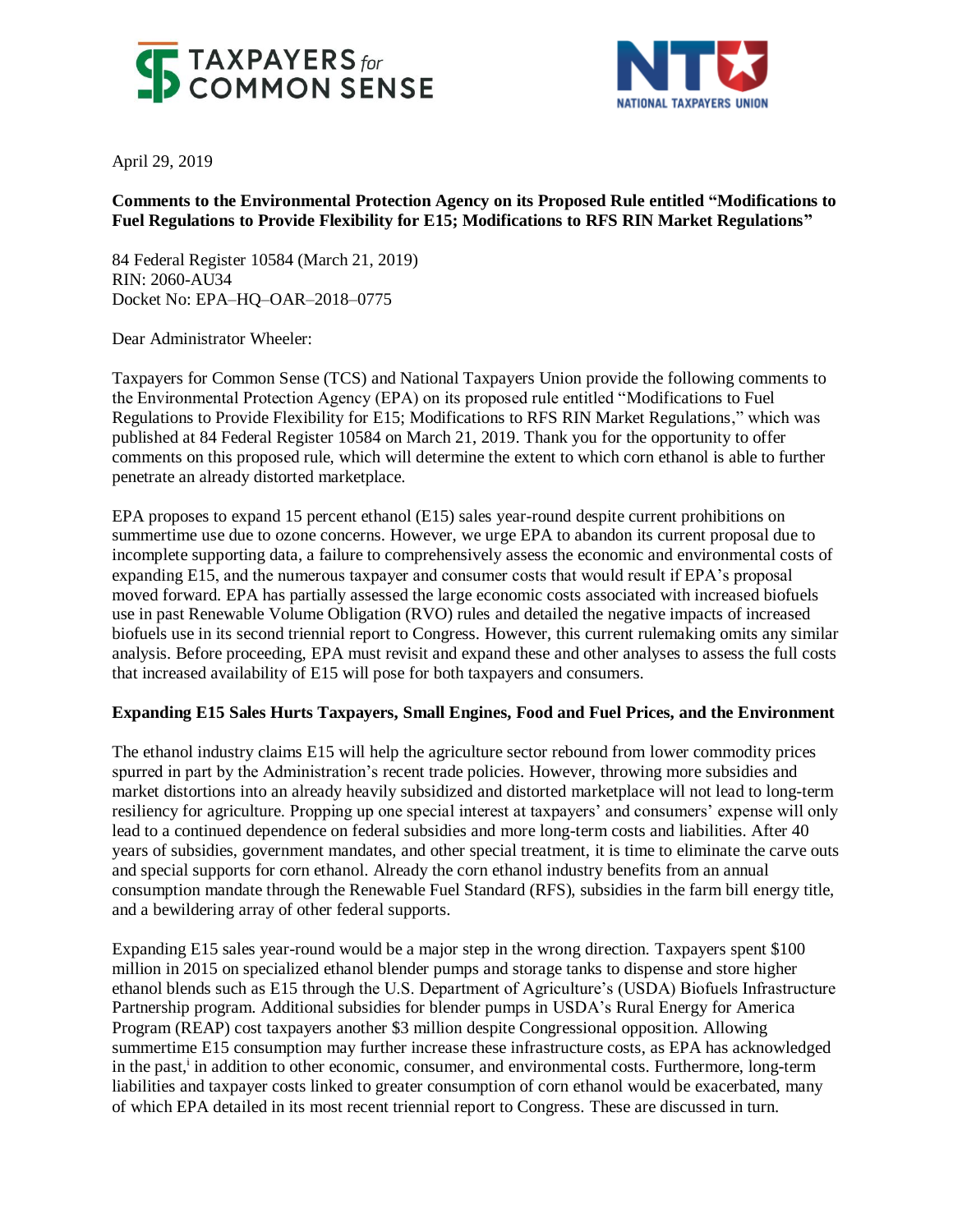#### **Current Rule Fails to Consider Full Costs of E15 Proposal**

In its proposal, EPA argues that E15 should receive a 1 psi waiver from Reid Vapor Pressure (RVP) standards during the summertime, similar to the treatment for E10. Since E15 has a higher RVP score (up to 10.0 psi), a waiver would be necessary for the fuel to be used during summer months since the Clean Air Act currently restricts RVP to 9.0 psi RVP due to air quality concerns. EPA suggests that the primary reasons for extending the 1 psi waiver to E15 would be to promote "the use of ethanol due to its importance to energy security and the agricultural sector."<sup>ii</sup> Not only does EPA contradict itself on these issues in its response to questions from the Office of Management and Budget (OMB) in documents in the proposed rule docket, but at least one other "commenter" in the Administration also raised concerns that the Agency is failing to consider the full costs of its E15 proposal. Specifically, during the OMB review of this proposal, EPA wrote that ethanol consumption was unlikely to increase much if at all due to expanding E15 sales year-round. If this was true, then the purported "energy security and… agricultural sector"iii benefits of E15 would not be realized.

On the other hand, EPA fails to consider the numerous costs of E15 that would be exacerbated by any increase in the fuel's use, including misfueling of older vehicles and small and off-road engines that EPA acknowledges in the proposed rule. The complete environmental and economic costs of EPA's E15 proposal should be fully assessed or else taxpayers and consumers will pay the price. The interagency "commenter" on earlier drafts of this proposal agreed by arguing the following:

"Commenter requests that EPA perform an economic analysis of the potential impacts of this rulemaking. It is highly likely that the proposed rulemaking is economically significant due to the potential impacts on the RIN marketplace and potential impacts on both GHG [greenhouse gas], evaporative emissions, and criteria pollutants. As part of this proposed rule, the agency should evaluate the potential emissions impacts and perform both the economic and air quality analysis to show those potential impacts compared to today's baseline. Even if the emissions changes did not cause an exceedance of an individual vehicle's emissions standards, the emissions changes would still be a change from the baseline that should be analyzed. When even small emissions changes are applied across the vehicle fleet, in particular for the older part of the fleet that appears to be most susceptible to emission increased due to higher ethanol blends, the monetized and air quality impacts may be large. EPA denied part of the E15 waiver in 2010 (5 FR 68094 (November 4, 2010)), in part because the agency was concerned the older vehicles would exceed their emission standards..."iv

In the past, EPA itself has estimated and detailed some costs and negative impacts of greater biofuels – particularly corn ethanol – consumption. While we appreciate EPA's recognition of some of these costs – for instance, higher fuel costs for consumers in its 2019 RVOs – EPA has acknowledged that these estimates provide only a small glimpse of the full picture. In its final rule for 2014-2016 RVO volumes, EPA estimated that required use of corn ethanol increased consumers' fuel costs (as compared to gasoline) by \$424 million in 2015 and between \$453 and \$597 million<sup>v</sup> in 2016. EPA also estimated that the increase in conventional (corn ethanol) mandated volumes from 2014 to 2016 alone would cost consumers between \$895 and \$1,181 million.<sup>vi</sup> Unfortunately, EPA completely ignores these past findings in its proposed E15 rule.

Furthermore, as the Agency has noted, vii these past assessments do not include any of the other taxpayer or consumer costs associated with increased biofuels use. At a minimum, the following negative impacts and associated costs should be fully assessed in EPA's decision on year-round E15 use: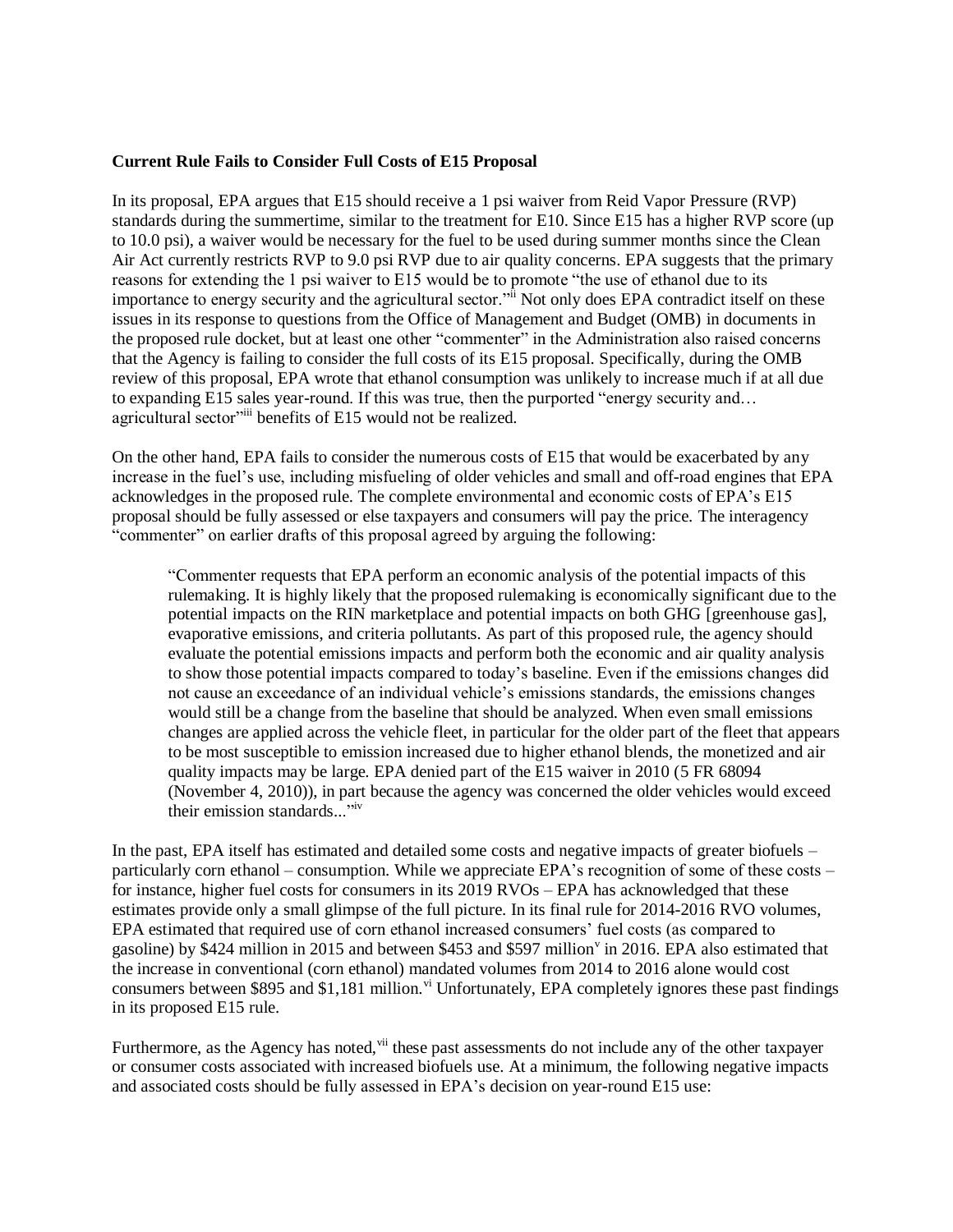- **Increased taxpayer costs of ethanol infrastructure:** As detailed above, at least \$103 million in taxpayer dollars has already been spent on special ethanol blender pumps and storage tanks, required because ethanol is more corrosive than gasoline. Current USDA Secretary Perdue has suggested that more subsidies may be on their way due to this  $E15$  decision.<sup>viii</sup>
- **Damage to small/off-road engines and older vehicles:** The E15 partial waiver from Nov.  $2010<sup>ix</sup>$  (which allowed initial use of E15 in newer vehicles during non-summer months) detailed various concerns of using E15 in older vehicles, including materials compatibility issues, elevated emissions, and fuel and vapor leaks, not to mention problems in small engines such as lawnmowers, chainsaws, and boats as well. Replacing or repairing these engines increases costs for consumers. As EPA acknowledges, no new information exists that would demonstrate E15 could be compatible with these engines. Further, millions of lawnmower, gas trimmer, and other small-engine consumers who have used their devices almost solely in the summer months would **for the first time** confront the possibility of dumping E15 into their gas tanks if this rule takes  $effect<sup>x</sup>$
- **Higher food and feed costs:** Experts including the Government Accountability Office (GAO) have detailed higher food and feed costs tied to greater use of corn ethanol (and underlying increased demand for corn).<sup>xi</sup> Approximately 40 percent of the U.S. corn crop is used for ethanol production, which impacts corn prices and other commodity prices particularly during years of supply shocks such as the 2012 drought. The ethanol industry has recently admitted that ethanol increases crop prices while lobbying for greater ethanol consumption and hence higher corn prices.<sup>xii</sup> Greater ethanol use pushes corn and other commodity prices upward, leading to increased costs for food and industries relying on these inputs.
- Lower energy content of E15: E15 will result in lower mileage per gallon as compared to E0 or E10. According to EPA's proposed rule, ethanol has "one-third less energy than gasoline on a per-gallon basis."xiii
- Negative air quality impacts: Despite detailing negative air quality impacts from E15 use, <sup>xiv</sup> particularly in the summer, the Agency is moving forward with its proposed rule. In the same breath, EPA also acknowledges that limited information on emissions impacts of E15 exists.
- **Greater – instead of lower – lifecycle greenhouse gas (GHG) emissions from corn ethanol:**  As detailed in reports from the National Academies of Sciences<sup>xv</sup> (NAS) and GAO,<sup>xvi</sup> corn ethanol may not reduce GHG emissions. Expanding E15 use would not change this calculus since the blend would be primarily filled with corn ethanol.
- **Environmental impacts of greater corn production for ethanol**: EPA's own Second Triennial Report to Congress on the environmental impacts of the RFS<sup>xvii</sup> detailed negative impacts to air, water, soil, land, and wildlife habitat due to greater corn ethanol production, which would only be exacerbated by expanding E15.
- **Increased crop insurance costs:** Planting ethanol feedstocks such as corn in risky and/or dry places such as western KS, parts of NE, SD, and ND increases federally subsidized crop insurance costs when crop production is shifted into places where corn crops are more likely to fail.

## **Substantially Similar Determination May Place Undue Costs on Owners of Small Engines & Older/Off-Road Vehicles**

In its proposed rule, EPA attempts to justify E15 as "substantially similar" to E10 to allow year-round sales of the higher ethanol blend. However, this may in effect render the EPA's partial E15 waivers from 2010 and 2011 meaningless. These waivers allowed E15 to be used in Model Year 2001 and later vehicles but not in small engines, older vehicles, or off-road engines. In the latter case, as EPA admits, E15 causes numerous problems with materials compatibility and engine performance, and these findings have not changed since 2011. EPA seeks comment on whether some of the small engine and older vehicle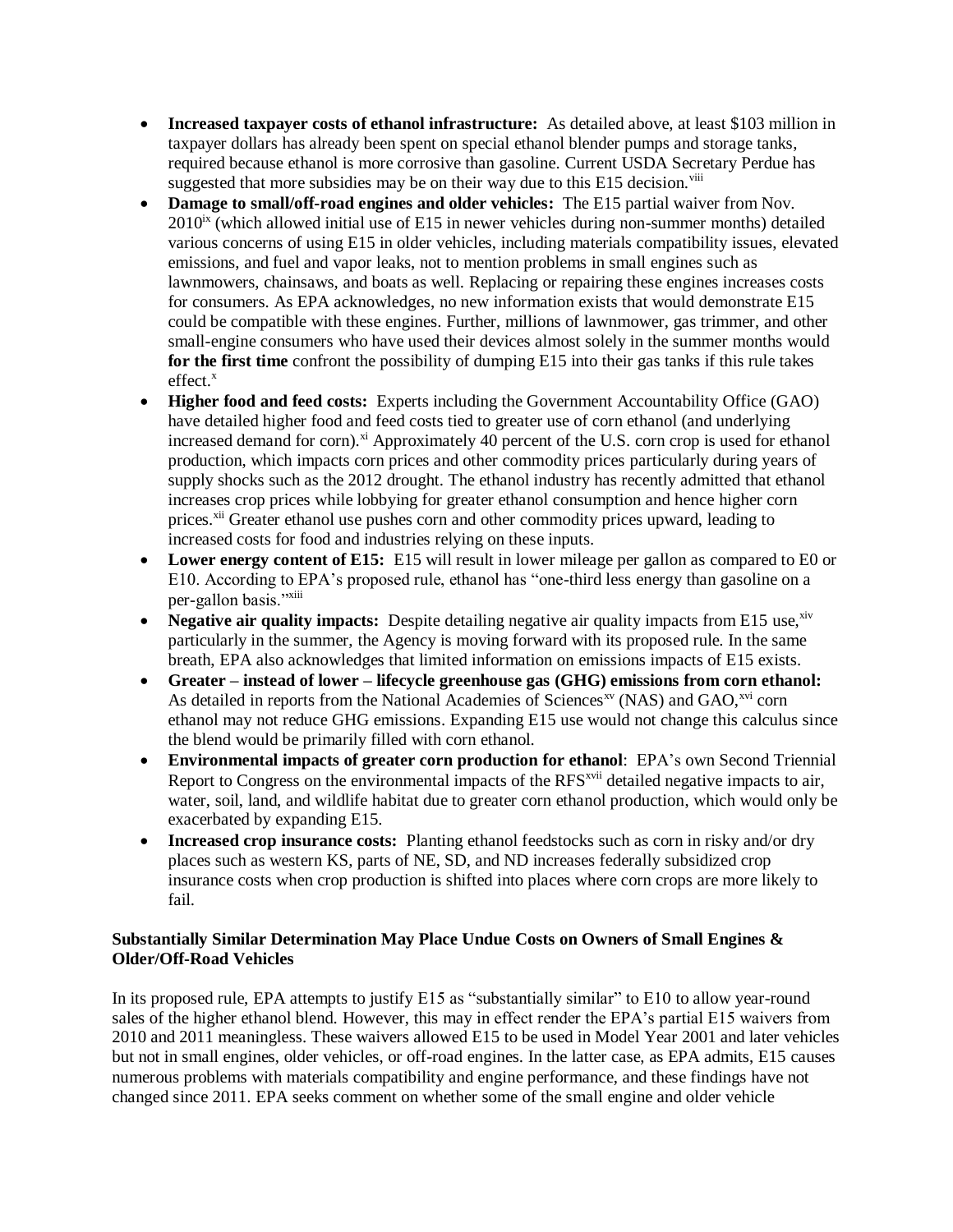protections built into its previous partial waivers, in addition to a sister rule on E15 misfueling mitigation, should be appended to or expanded in EPA's new proposals for year-round E15 sales. If these historic protections are watered down or eliminated, engine damage and associated consumer costs would only increase further.

#### **Conclusion**

In conclusion, EPA must abandon its current proposal to expand E15 use year-round. Congress has already justifiably rejected past attempts to expand E15 sales during summer months. Finalizing this proposal would only further increase the numerous taxpayer and consumer costs already associated with greater federally-mandated biofuels use. These costs should be fully considered as EPA determines its next steps.

We thank you for considering our comments.

Sincerely,

 $A.R$   $A$ 

Ryan Alexander President





Pete Sepp President

 $\overline{a}$ 



<sup>i</sup> Environmental Protection Agency, "Renewable Fuel Standard Program: Standards for 2014, 2015, and 2016 and Biomass- Based Diesel Volume for 2017; Final Rule," December 14, 2015, at 77457/1. Docket No. EPA–HQ–OAR– 2015–0111. <https://www.govinfo.gov/content/pkg/FR-2015-12-14/pdf/2015-30893.pdf>

iv Office of Management and Budget, "Summary of Interagency Working Comments on Draft Language under EO 12866 and EO 13563 Interagency Review. Subject to Further Policy Review," March 11, 2019, at 2-3. [https://www.regulations.gov/contentStreamer?documentId=EPA-HQ-OAR-2018-0775-](https://www.regulations.gov/contentStreamer?documentId=EPA-HQ-OAR-2018-0775-0071&attachmentNumber=6&contentType=pdf) [0071&attachmentNumber=6&contentType=pdf](https://www.regulations.gov/contentStreamer?documentId=EPA-HQ-OAR-2018-0775-0071&attachmentNumber=6&contentType=pdf)

ii Environmental Protection Agency, "Modifications to Fuel Regulations To Provide Flexibility for E15; Modifications to RFS RIN Market Regulations," March 21, 2019, at 10592/3. Docket No. EPA–HQ–OAR–2018–0775. <https://www.regulations.gov/contentStreamer?documentId=EPA-HQ-OAR-2018-0775-0002&contentType=pdf>  $\overline{\mathbf{u}}$  *Id.*